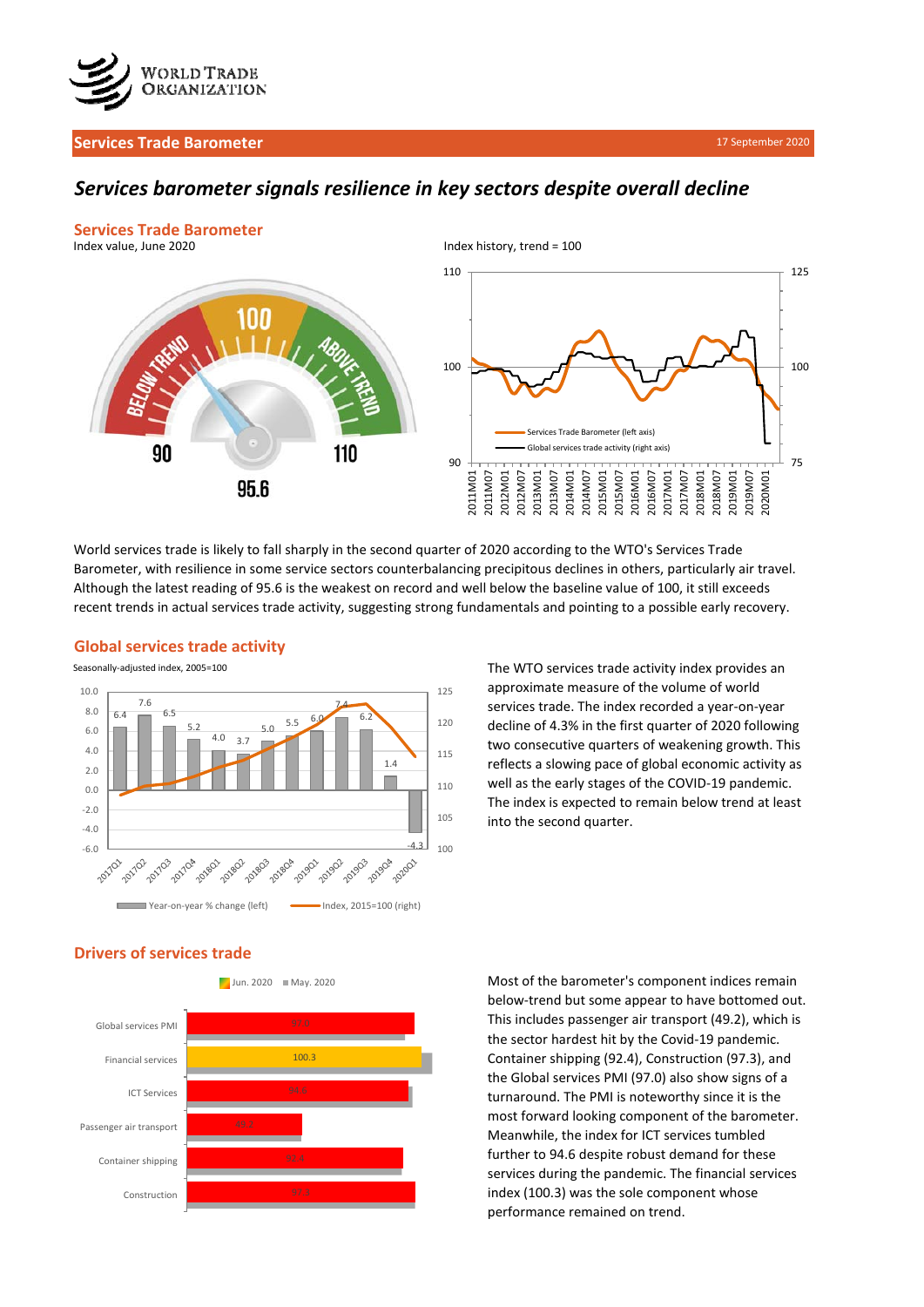### **Component indices**

## **Global services Purchasing Managers' Index** 97.0  $(Index, trend = 100)$   $(Index, trend = 100)$



Source: IHS-Markit. Source: SWIFTNet.

### **Information, computer and telecom services Global revenue passenger kilometers (IATA) 94.6**

(Index, trend = 100) (Index, trend = 100)



Source: Federal Reserve Bank of San Francisco, Eurostat, China National Source: IATA. Bureau of Statistics.



### Global financial transactions **100.3**



# **49.2**



## **Container port throughput Building permits in selected economies 92.4 97.3**  $(Index, trend = 100)$  (Index, trend = 100)



Source: Institute for Shipping Economics and Logistics (ISL). Sources: National statistics for France, Germany, Japan, the United States and China.